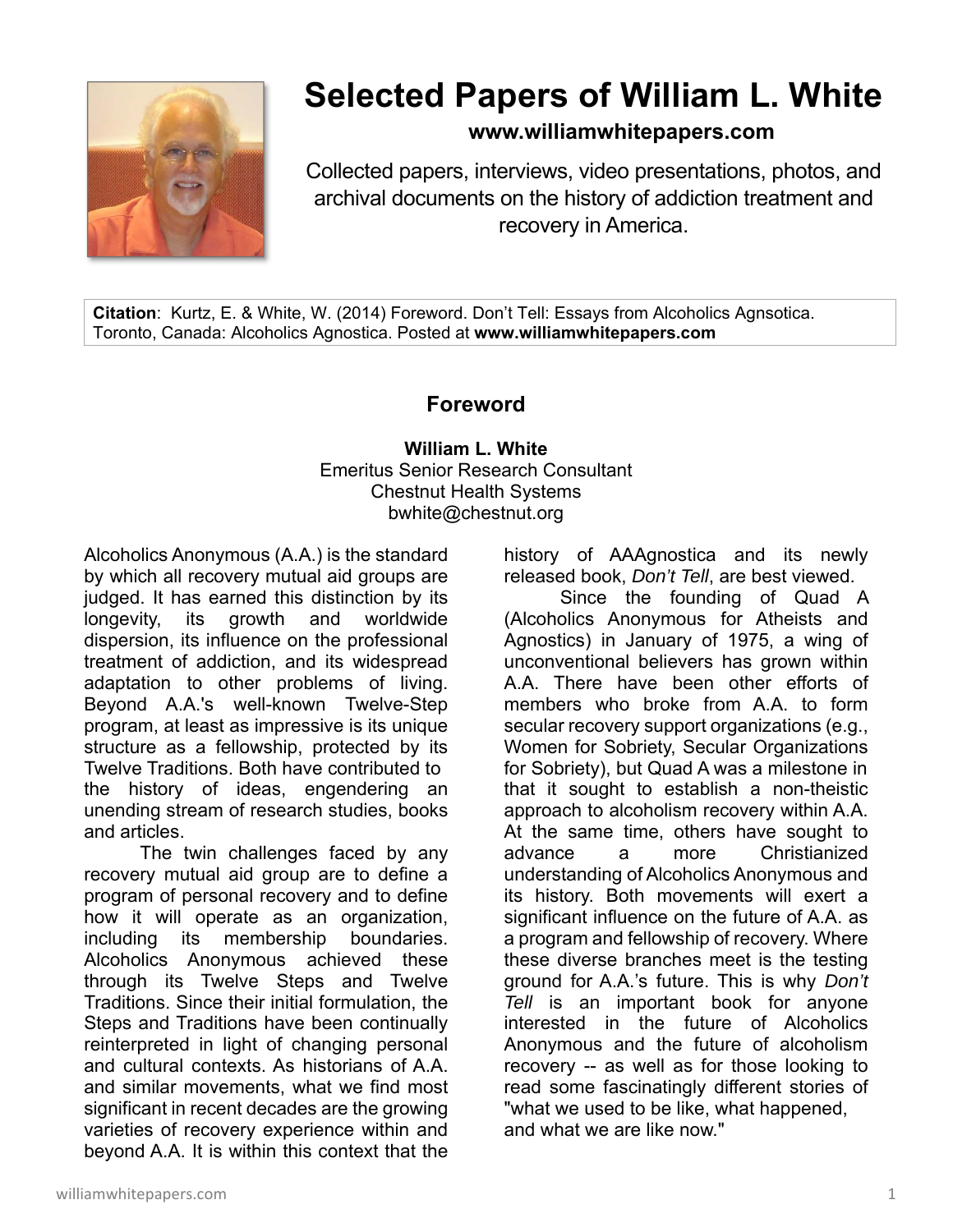They go by many names: "freethinkers," "agnostics," "atheists," "humanists," "secularists," "unconventional believers," but each also claims the names "alcoholic" and "A.A. member." All are represented within the pages of *Don't Tell*. Since its 2012 founding, AAAgnostic has emerged as the voice of these pioneering dissidents who are seeking space and legitimacy within Alcoholics Anonymous. In the pages of *Don't Tell*, readers will find their stories, their ideas, their concerns about their exclusion from Intergroup listings and even from some A.A. meetings, and their frustration at the lack of a more substantive -- some would say "more Christian" - response within Alcoholics Anonymous to the non-believer seeking recovery from alcoholism. What do we think, as long-time students of A.A.'s rich story? The essence of Alcoholics Anonymous as fellowship is the practice of the Twelfth Step of its program: carrying its message to another alcoholic. This is how A.A. began, William Griffith Wilson seeking out Dr. Robert Holbrooke Smith so that he himself would not take a drink that hot June afternoon in 1935. This is how A.A. grew, Wilson haunting the corridors of Towns Hospital in New York City, Smith using various diagnoses to smuggle a rag-tag bunch of drunks into Akron's St. Thomas Hospital. Now, over 75 years later, in an age when an ever greater percentage of young people answer "None" when queried about their "religious affiliation," an Alcoholics Anonymous that refuses fellowship to those unconventional in belief would seem to be gravely endangering its future: to whom will it carry its message? . . . and, more importantly, who will carry its message to coming generations of alcoholics? Many individual A.A. members have experienced defining moments that tipped the scales from active addiction to sustained sobriety. Alcoholics Anonymous itself, precisely as fellowship, has faced and continues to face defining moments that test its character and fate. We believe the A.A.'s current response to efforts to widen the doorways of entry into A.A. by nonbelievers constitute such a defining moment. *Don't Tell* is must-reading for anyone invested in the

outcome of this potentially historic watershed.

 In reading *Don't tell*, we were reminded of earlier periods in which Alcoholics Anonymous faced challenges, reminded also of some of the carefully wise words of A.A. cofounder Bill Wilson about the future of A.A. as a fellowship and organization:

*The process [trial and error] still goes on and we hope it never stops. Should we ever harden too much, the letter might crush the spirit. We could victimize ourselves by petty rules and prohibitions; we could imagine that we had said the last word. We might even be asking alcoholics to accept our rigid ideas or stay away. May we never stifle progress like that!* (Wilson, Twelve Suggested Points for AA Tradition, AA Grapevine, April, 1946)

*We have to grow or else deteriorate. For us, the "status quo" can only be for today, never for tomorrow. Change we must; we cannot stand still*. (Wilson, The Shape of Things to Come, AA Grapevine, February, 1961)

*Let us never fear needed change. Once a need becomes clearly apparent in an individual, a group, or in AA as a whole, it has long since been found that we cannot stand still and look the other way*. (Wilson, Responsibility is our Theme, AA Grapevine, July, 1965)

Alcoholics Anonymous, like its predecessors and its current alternatives, must define as a fellowship how to distinguish between changes that help fulfill its ultimate mission and changes that in retrospect will be understood to have been a diversion from that mission. If that mission is, as its Twelfth Step suggests and its own story affirms, carrying its message to other alcoholics regardless of their race, gender, sexuality, religion or lack thereof, or any other accidental quality, A.A. has in living its Third Tradition -- "The only requirement for membership is a desire to stop drinking" -- consistently chosen to risk erring on the side of inclusion. The story of that Third